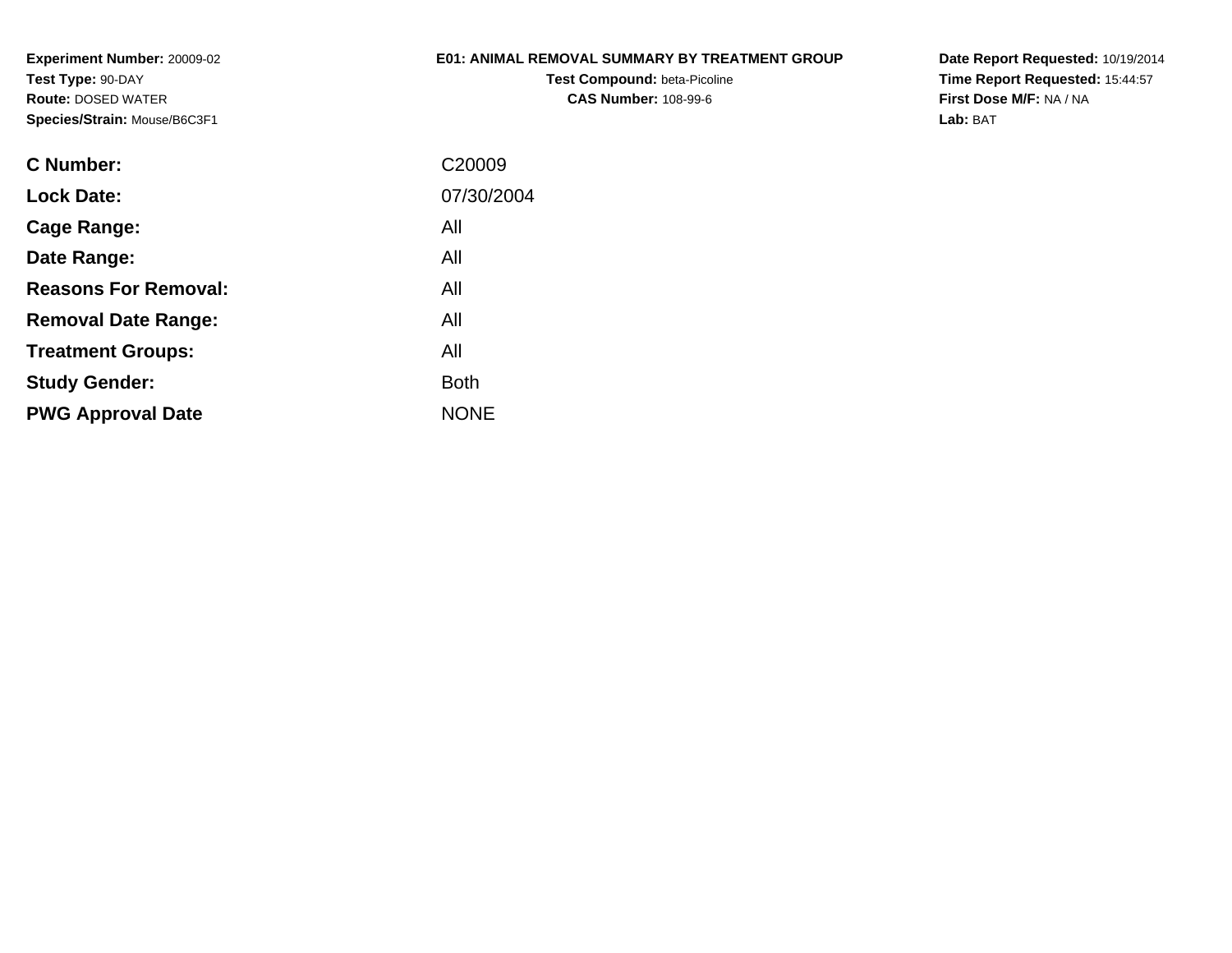### **E01: ANIMAL REMOVAL SUMMARY BY TREATMENT GROUP**

**Test Compound:** beta-Picoline**CAS Number:** 108-99-6

**Date Report Requested:** 10/19/2014**Time Report Requested:** 15:44:57**First Dose M/F:** NA / NA**Lab:** BAT

#### **MALE**

| <b>TREATMENT</b>       | <b>Terminal</b><br><b>Sacrifice</b> |
|------------------------|-------------------------------------|
| MG/L<br>$\overline{0}$ | 10                                  |
| MG/L<br>78             | 10                                  |
| 156<br>MG/L            | 10                                  |
| 312 MG/L               | 10                                  |
| MG/L<br>625            | 10                                  |
| 1250 MG/L              | 10                                  |
| <b>TOTAL</b>           | 60                                  |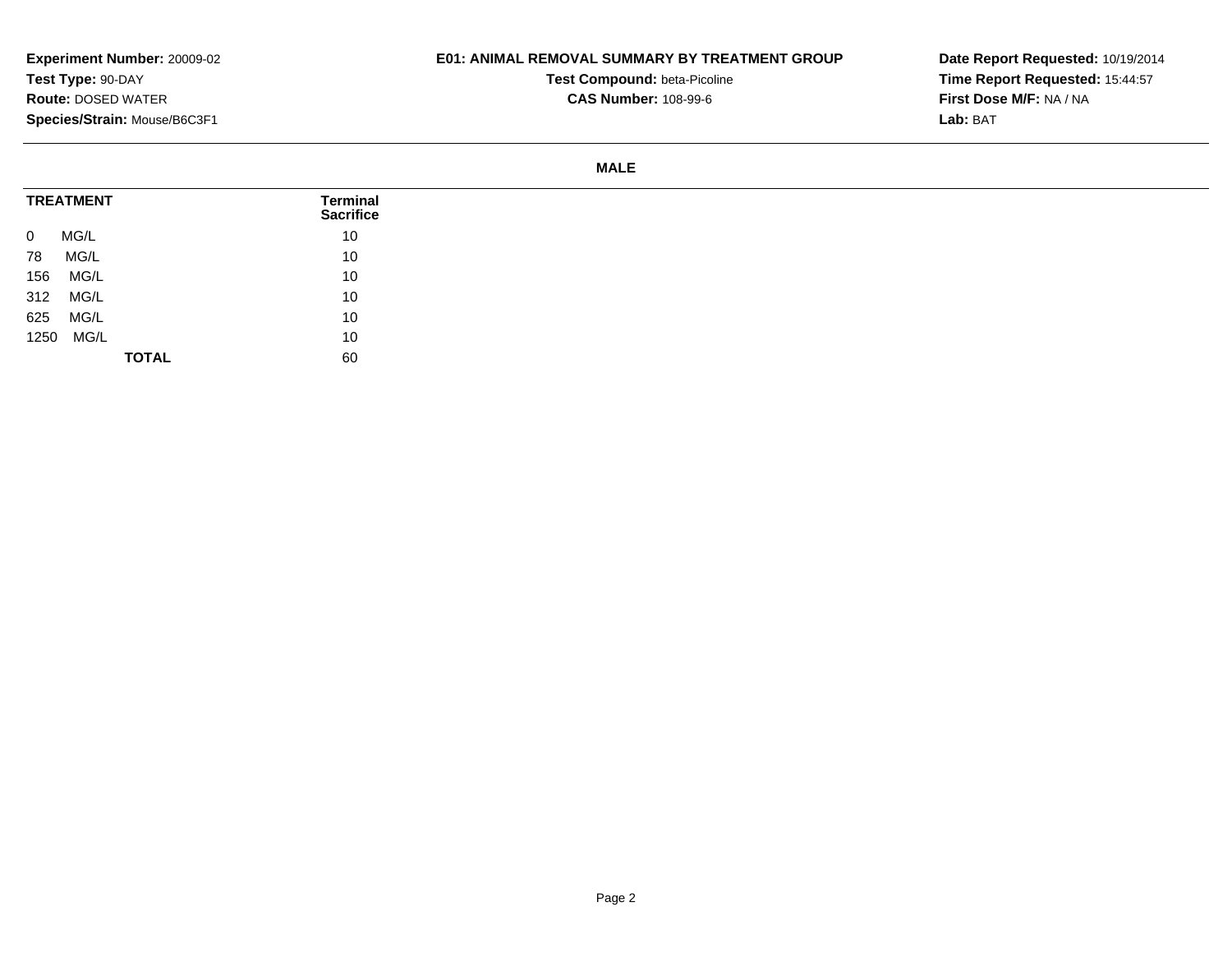# **E01: ANIMAL REMOVAL SUMMARY BY TREATMENT GROUP**

**Test Compound:** beta-Picoline**CAS Number:** 108-99-6

\*\*\*END OF MALE DATA\*\*\*

**Date Report Requested:** 10/19/2014**Time Report Requested:** 15:44:57**First Dose M/F:** NA / NA**Lab:** BAT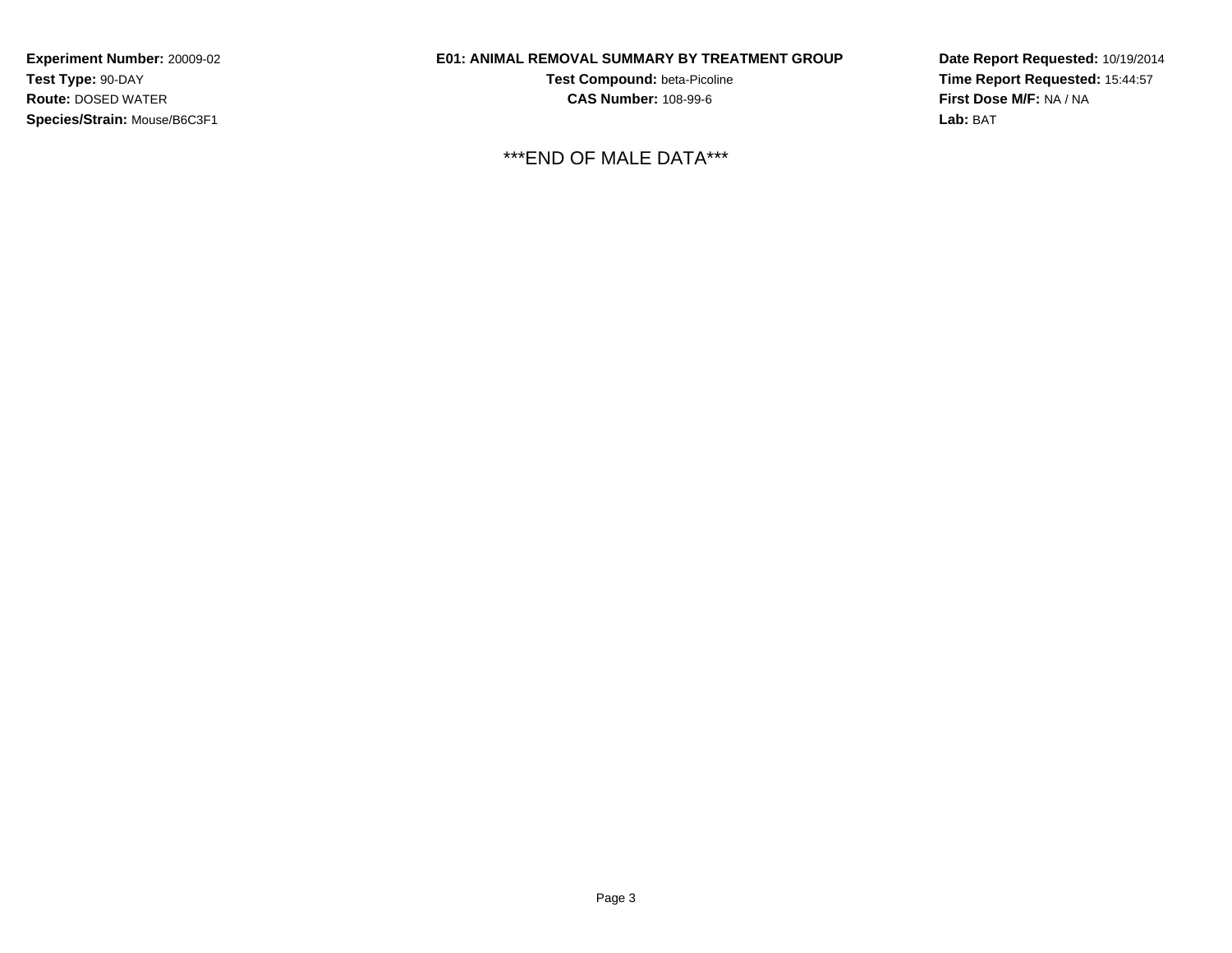## **E01: ANIMAL REMOVAL SUMMARY BY TREATMENT GROUP**

**Test Compound:** beta-Picoline**CAS Number:** 108-99-6

**Date Report Requested:** 10/19/2014**Time Report Requested:** 15:44:57**First Dose M/F:** NA / NA**Lab:** BAT

#### **FEMALE**

| <b>TREATMENT</b>       | <b>Terminal</b><br><b>Sacrifice</b> |
|------------------------|-------------------------------------|
| MG/L<br>$\overline{0}$ | 10                                  |
| MG/L<br>78             | 10                                  |
| MG/L<br>156            | 10                                  |
| 312<br>MG/L            | 10                                  |
| MG/L<br>625            | 10                                  |
| 1250 MG/L              | 10                                  |
| <b>TOTAL</b>           | 60                                  |